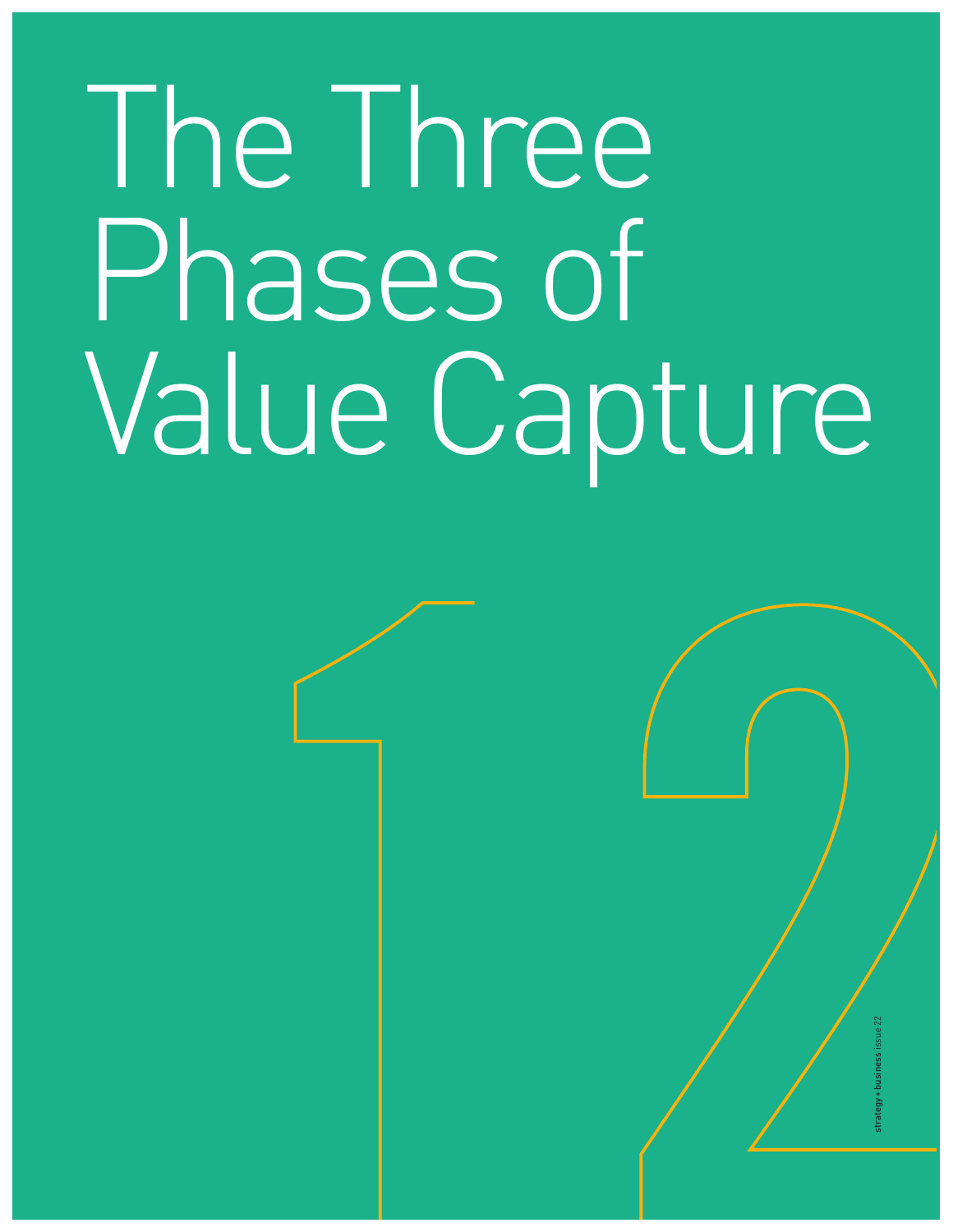## Finding Competitive Advantage in the Information Age

by Rhonda Germany and Raman Muralidharan

**Creating value is just the beginning. To make money from innovation, you must drive your industry's evolution even before the industry exists.**

In 1878, Thomas Edison placed a metal cylinder on

a threaded axle, attached a mouthpiece and diaphragm to a stylus, and, while rotating the device, spoke the words "Mary had a little lamb" into the contraption. Translated into waves and engraved on the cylinder, the sound of his voice was returned to him moments later. That sound gave birth to a vast and influential recording industry, from which Edison — an entrepreneur as well as an inventor — profited greatly. The "Wizard of Menlo Park" had created value and captured a large portion of that value for his company.

In 1999, Shawn Fanning, a 19-year-old computer student, created a software program that allowed individual computers to search for and download music from myriad other computers around the world. Almost immediately, Napster, as he called his Internet-based "peer-to-peer" computing program, began to transform the recording industry: Consumers now could record digitized tunes on their own hard drives, entirely free of any type of royalty or other charge.

Shawn Fanning, like Edison, had created untold value for the public; in a little more than a year, Napster attracted 38 million users worldwide, including more than 8 percent of home Internet users in the United States. Yet unlike Edison, he could find no way to capture any of that value for his company. Indeed, by breaching the major record labels' previously sturdy distribution oligopoly, Napster made it increasingly difficult for any single player in the recording industry — whether composer, performer, producer, distributor, or retailer — to capture the value Mr. Fanning unleashed.

Similar stories have played out across the short history of the New Economy. Netscape's version of the Mosaic browser shaped and popularized the World Wide Web;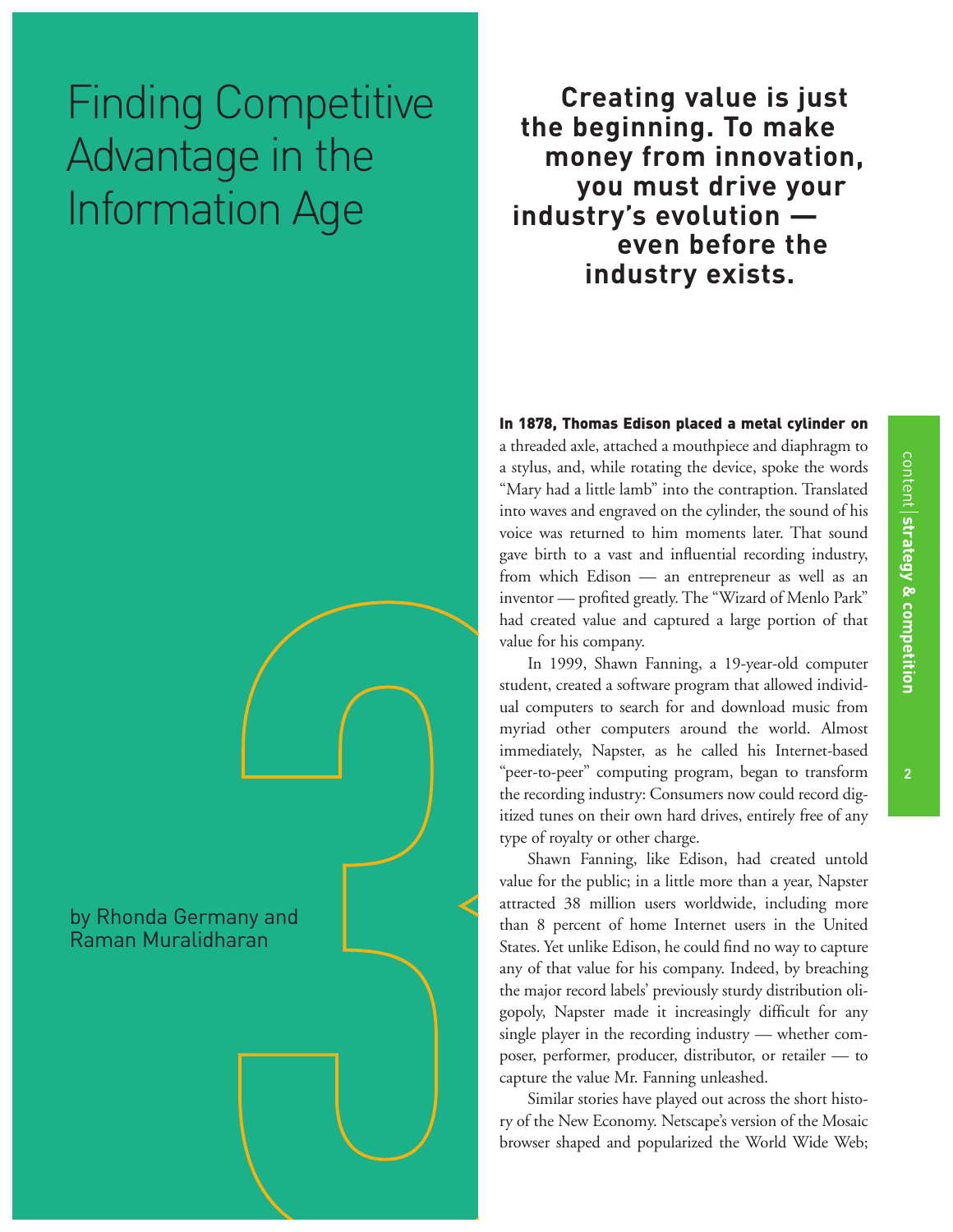#### **Rhonda Germany**

(germany\_rhonda@bah.com) is a vice president in Booz-Allen & Hamilton's Consumer and Health Practice and leads the firm's U.S. e-Business Core Team. Ms. Germany is a strategist focused on corporate and business-unit strategy for companies in technology-intensive industries, particularly those firms facing significant shifts in their value chains.

#### **Raman Muralidharan**

(muralidharan\_raman@bah.com) is a Cleveland-based vice president in Booz-Allen & Hamilton's Consumer and Health Practice. He is a strategist focused on growth for companies in technology-intensive industries, particularly those firms trying to commercialize new gamechanging technologies and/or build new business models.

Also contributing to this article were Gerald Adolph, senior vice president (adolph\_gerald @bah.com), Nick Demos, vice president (demos\_nick @bah.com), and Raj Singh, principal (singh\_raj@bah.com).

but, unable to directly "monetize" its invention, Netscape sought protection in a merger with America Online Inc. Companies ranging from the venerable New York Times Company to the startup TheStreet.com posted their content across the Web, yet the payback from either paid subscriptions or advertising has been at best limited. Indeed, it's becoming clear that for every Dell, Schwab, or Cisco, there are dozens of companies that have been unable to capitalize on their innovations. The evidence can be found in the Nasdaq listings and the drumbeat of dot-com disaster stories in business press. They illustrate the greatest challenge of the New Economy: how to bridge the widening gap between value creation and value capture.

Many companies today are stuck inside that gap. They have seen innovation galvanizing customer interest and propelling revenue growth across an industry — simple measures of value *creation*. So they have developed Web sites on which to sell their goods and services, built infrastructures for sales and service, and spent millions on marketing, all on the assumption that they could grab some of that customer interest and revenue growth to lift their own profitability — the only valid gauge of value *capture.* Yet profits have hardly ever materialized.

Why? Because many of these companies did not shift their focus from value creation (revenues) to value capture (profits) soon enough, and instead followed the flawed logic that scale, scope, and increasing returns on incremental investments govern their business. Compare the e-tailers that have chased "eyeballs" into bankruptcy with established retailers like Wal-Mart Stores Inc. and Home Depot Inc. Realizing that retailing does not enjoy increasing returns on incremental investments, they correctly fine-tuned their business models to generate profits after reaching a minimum efficient scale.

Wal-Mart and Home Depot are not alone. All types of companies *can* still capture value from their own and others' innovations by finding and exploiting new "choke points" — places on a value chain where potential profits reside — that will create competitive advantage.

The concept of choke points proves especially valuable when used with a three-phase sequence that defines how the marketplace absorbs innovations. The sequence starts when firms prove the feasibility and value of an innovation, moves to defining the rules of the game, and concludes with maximizing the value created by the innovation. CEOs who remain alert for choke points during all phases are well positioned to reap value for shareholders.

#### **Bridging the Value Gap**

The value creation/value capture dichotomy is centuries old. Before the Industrial Revolution, craftsmen and financiers such as Leonardo da Vinci and the Rothschilds could capture the value of their own handiwork and inventiveness. Industrialization complicated the ability of inventors to gain personally from their innovations. Henry Ford may have created the modern automotive industry through his system of factory organization, but the Ford Motor Company depended on earlier tinkerers who perfected the internal combustion engine. Modern telephony originated with the work of Samuel F.B. Morse, Alexander Graham Bell, and others, but a profitable business model did not emerge until Theodore N. Vail, backed by J.P. Morgan's money, consolidated the fragmented U.S. telephone industry into the Bell System.

That history reveals the dirty little secret of innovation: Its potential remains dormant unless it is coupled with a business system that unleashes its disruptive energy — either by unsettling an existing industry or by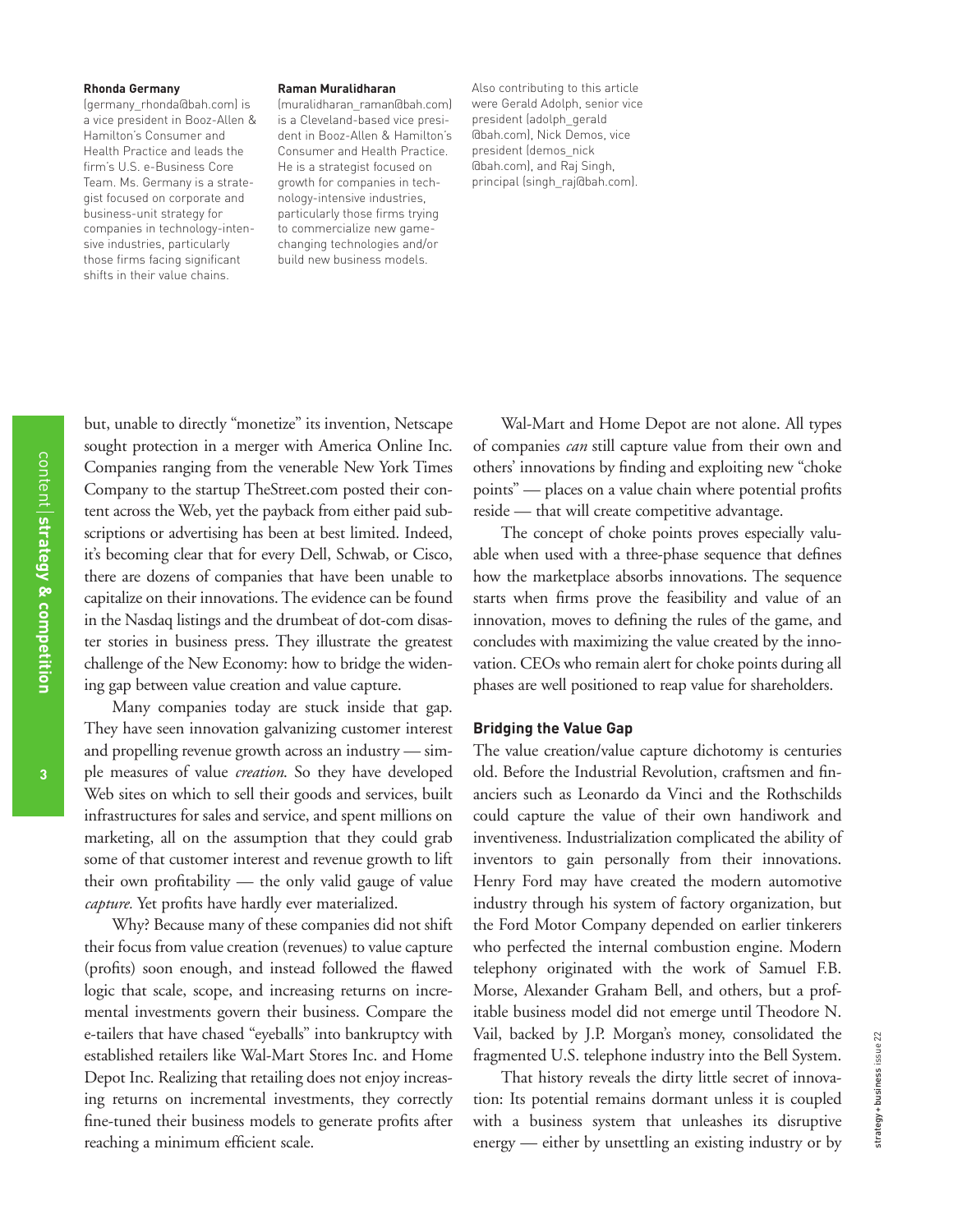separate innovations in the DC-3: the variable-pitch propeller, retractable landing gear, a type of lightweight molded unibody construction called monocoque, radial air-cooled engines, and wing flaps.

The ability to sense the revolutionary potential of a technology innovation is central to a firm's prosperity indeed, to its very survival. That ability, in turn, depends on how a company defines its industry and its place within it. Historically, large companies, and even whole industries, have been well positioned to absorb or adapt to potentially revolutionary technology or business-model innovations. Consider the example of Westinghouse Electric Company, General Electric Company, and the AT&T Corporation, which together established Radio Corporation of America in 1919.

They initially believed they would profit from the sale of radio sets. That view changed once the federal government sanctioned commercial broadcasting. The partners' control of the land lines and technologies needed to link stations into a national network enabled RCA to launch the National Broadcasting Company, and to replace the manufacturing-based business model with a far more profitable one premised on advertising sales.

The trajectories of the recording and radio industries show the workings of the three-phase sequence that defines how the marketplace absorbs innovations. Here is how the phases unfold:

Phase I: Proving the Feasibility and Value of Innovation. In this earliest period, an innovation enters the market, is tested, and is embraced by early adopters and other risk-taking innovators.

Applications during this phase are scattered and unfocused. Industry value chains and commercialization methods have yet to form, and intellectual property (IP) law needs time to catch up. Any profits to be made are in the future. When GE developed plastic compounds that could be made into lighter-weight auto doors and bumpers, the industry's molding machines were not big enough to make such components. So GE had to work with downstream suppliers to produce the infrastructure that would allow the four major players — resin producers, "Tier 2" component makers, auto manufacturers, and car buyers — to realize and share the value of the initial invention.

In this stage, which might take decades, advance scouts survey the new lands and establish base camps in the wilderness. Early applications of the technology gain attention. Feedback from early adopters helps innovators understand technology-selection mechanisms, hone their capabilities, develop sourcing and distribution channels,

creating a new one — and channels that energy into a value-capturing enterprise.

A business system is the mechanism for value capture. On occasion, a technology innovation can have the elements of the business system built into it. Edison's phonograph gave people music in their homes without the expense and limitations of the piano. It created the recording industry; it was revolutionary. Other innovations that at first appear revolutionary do not actually stimulate a new business system. Compact discs, early predictions to the contrary, didn't scramble the music business Edison had created. CDs fit well into the existing business system, lowering production costs without altering the distribution infrastructure already in place for vinyl records. Such innovations are merely evolutionary.

Frequently, several evolutionary innovations must come together before a new business system develops and an industry is revolutionized. The Wright Brothers' 1903 flight led to a military market for aircraft by World War I. But as Peter Senge notes in *The Fifth Discipline*, commercial air travel didn't become viable until 32 years after the first flight, when McDonnell Douglas drew together five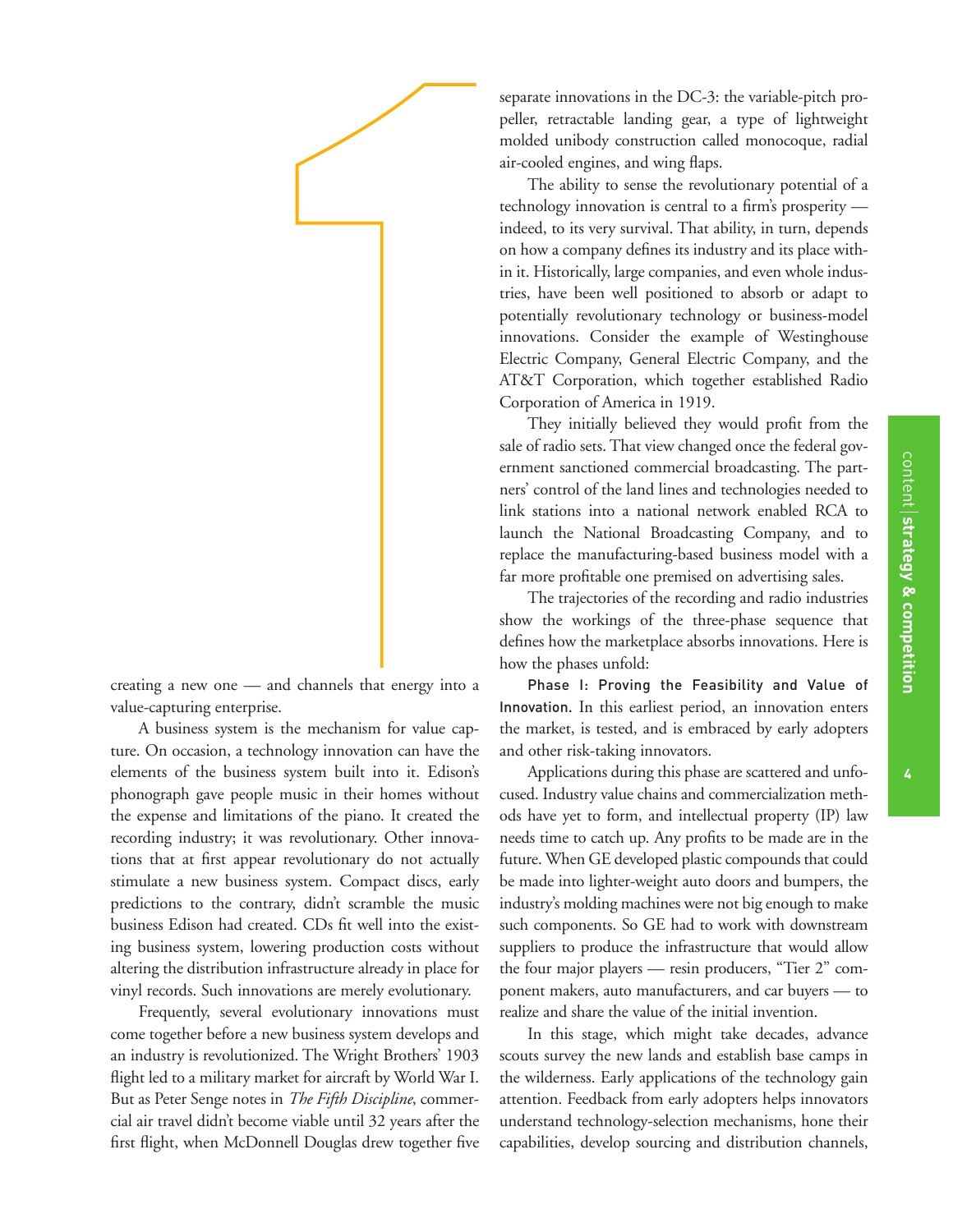**5**

and revise their value proposition. Innovators know they are creating value when other players in the nascent value chain begin to see demand, support the innovation, and collect real — if meager — revenues.

In this period, where the new innovation is not yet economically disruptive, laws and regulations intended to create a stable environment don't exist or are ignored, and the innovators tend to share freely with one another. In the early days of the PC industry, an unknown hobbyist stole and distributed to his friends the BASIC computer language that young Bill Gates and Paul Allen had written at their fledgling company, then known as Micro-Soft. The hobbyists, fans of the Altair, the first proto-PC, were annoyed that Messrs. Gates and Allen were trying to sell this vital enabling device. But if innovations are to live beyond this stage, somebody has to have the vision to imagine an end game (as Gates and Allen did) and the discipline to fashion a business system innovative enough to grab a winner's share of the profits.

Phase II: Defining the Rules of the Game. In the next stage, firms come together and break apart. In the process, they work out where, exactly, value will be created and realized along the value chain, where choke points might be found, and what mechanisms would let them trap profits in those choke points. The nature of choke points themselves is changing. In the past, many choke points control of a patent, or customer access, for example were premised on information asymmetries that, in a manufacturing-era economy, could give a firm competitive advantage for decades. Today, in an economy suffused with information, those asymmetries and related choke points still arise, but may last for just a few years, perhaps only months.

The desire for a return and the need to protect intellectual property initiate this stage of planting and cultivation. Alliances spring up to nurture mutual interests and erect barriers to market entry. The triple partnership that created RCA was a Phase II hallmark, as was the consolidation of small auto manufacturers into the General Motors Corporation in the early 1900s. Phase II is also marked by growing clarity regarding standardization, IP law, and public policy. (Broadcasters forged an IP framework when they negotiated royalty deals with musicians' unions, enabling the fledgling radio industry to flourish alongside the existing recording industry.)

As technology selection shrinks the ranks of competitors and their platforms, it clears the field for sharper competition among the survivors. They must balance the need to grow the overall industry with the imperative to secure their own position in it. Striking the right balance can be tricky. Should a company aim for high volume or high price realization? To decide, a firm must have a deep grasp of supply and demand — not easy in a still-forming industry. Cash pressures or, more likely, shortsightedness has caused companies to do deals that give away too much value. IBM bet that the largest share of value capture in the PC industry would accrue to the branded integrator of hardware and software components. In ceding the operating system rights to Microsoft, IBM lost its bet and helped turn a supplier into one of the world's largest companies by market capitalization.

In Phase II (and even as early as Phase I), a company must develop a long view about how an industry might evolve, and what the new rules of that industry will be. Although it's difficult to do conventional strategic plan-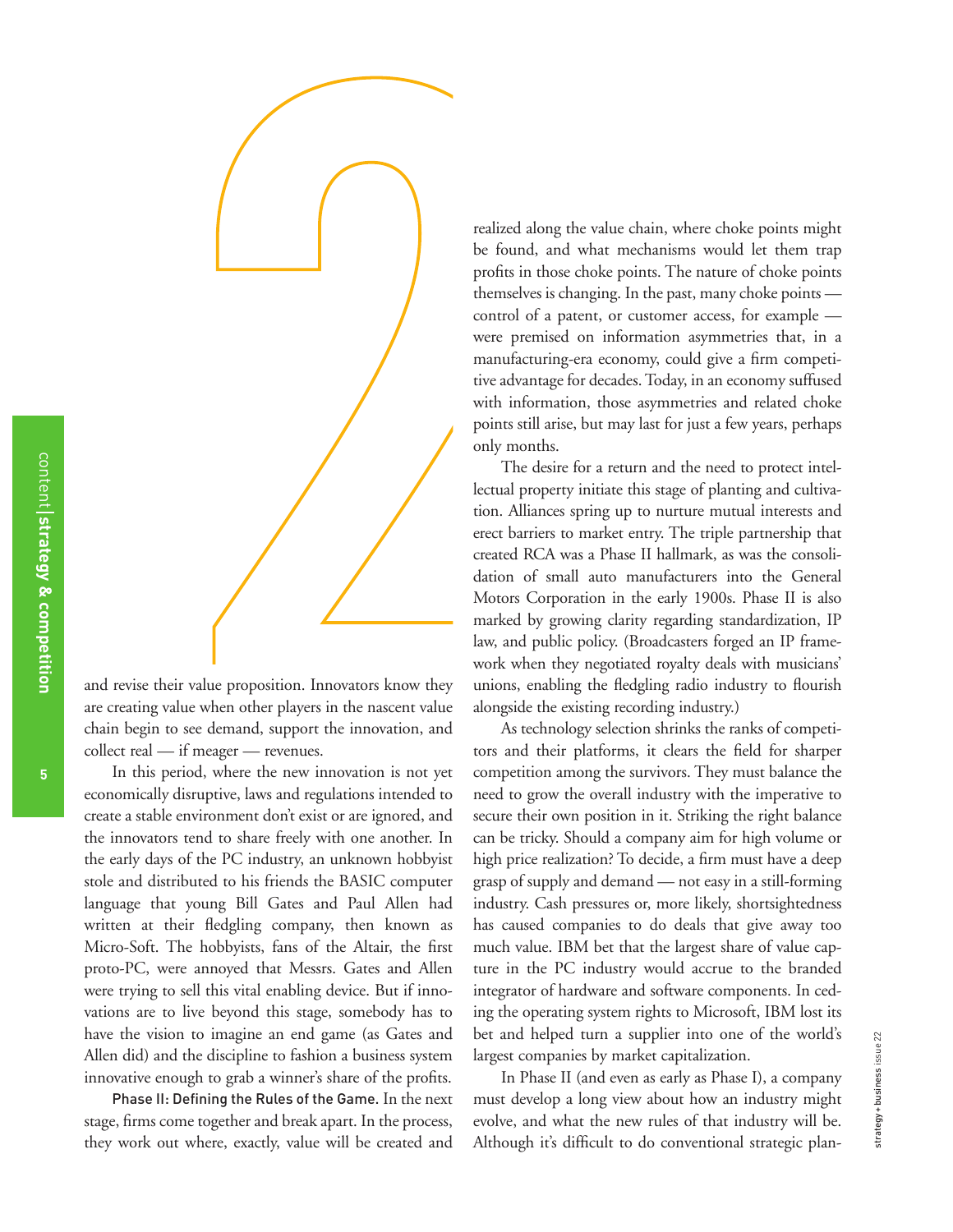ning in the face of such acute uncertainty, executives should keep reminding themselves that there *will* be operating principles and procedures that *will* determine who makes money and how. By focusing on building a dynamic, adaptable strategic plan, companies can better navigate — and even shape — the emerging rules.

This is the stage at which canny players are able to position themselves to occupy the choke points where they can harvest the ripest value-capture opportunities. These choke points in the value chain are defined by the sets of operating principles and procedures that will apply to the mature industry. The traditional choke points include: ownership of an essential pipeline, control of the customer interface, control of advantaged infrastructure, and control of supporting services. These and other choke points create five types of barriers to market entry:

• Innovation-based. Whoever has the neatest thing today wins. The rules of the game frequently revolve around product performance — does it work and what does it do? The value of new technologies is high, but switching barriers are low: In some innovation-based industries, frequent changes in technology depress entry barriers and let new entrants leapfrog established market leaders. For example, over the past two decades, customers have granted leadership in the disk drive industry to IBM, Connor, and Seagate, among others. In other industries, the leader is able to maintain its position over time, but does so only by innovating constantly to offer products that lead the market in performance. The microprocessor industry, which Intel leads, is one such example.

• Value-added–based. Whoever can deliver a "can'tdo-without" system wins. Speed to market with a good, but not necessarily perfect, product is critical. Here, new technologies are valuable, but network effects can create substantial switching barriers as the innovators swiftly grab dominant market share. The switching barriers give winners a strong position because customers are reluctant to migrate to competitors (even if they offer attractive features or a lower price). Microsoft Word added enough value to the office PC that it became the word processing standard, and, thanks to Microsoft's broad distribution power and leadership, became hard to dislodge.

• Alignment-based. Whoever can deliver the best price-service combination for a well-defined target market wins. Perfect does matter here. Winners align their total business system against the target market's needs, get the offering to the highest possible quality in test markets, then roll it out. For example, Southwest Airlines Company built a business system that serves — and dominates —

the market for short-haul, budget-conscious travelers.

• Infrastructure-based. Whoever owns the tangible asset or distribution network wins. An airline's landing slots, a cable television company's head ends and wires, and an oil company's retail gasoline outlets can make switching barriers almost insurmountable. As a result, innovation is usually less of a threat than is regulation although relying on regulatory protections can induce harmful laziness.

• Cost-based. When all of the above strategies fail, then whoever can maintain the lowest prices for customers wins. Here again, new technologies can give a player a valuable efficiency edge. But for the customer, the switching barriers are the lowest. This is the race so many commodity chemicals companies are running, seemingly without end.

In Phase II, industry value chains may cluster around one type of choke point, only to crumble and coalesce around another as new technologies, alliances, and customer expectations rapidly alter the operating conventions. So it's essential for a company to see clearly how the barriers and rules are developing. Thus informed, executives can build real value-capture mechanisms — and know when to change them when an innovation threatens to disrupt the system.

Finally, one of the biggest challenges for leaders in Phase II is walking the fine line between actions that expand the emerging industry and those that protect established or future positions. Lean too far toward the former and you risk value loss; too far toward the latter and you stifle development of the nascent industry.

Phase III: Value Maximization. In the last stage, the survivors of the harsh competition remain while the less hardy players have left (or have been carried off) the field. The technology kinks have been worked out and the industry structure is somewhat stable. Value propositions are in place, and business and economic models have been tested. Phase III is entirely focused on getting the most value for the enterprise.

With standards established, this is the period when true value capture, based on the actions taken in Phase II, has traditionally occurred. But it's not a period of rest. In the personal computer sphere, the past 20 years have seen wave after wave of Phase III value-capture upheavals. Early on, IBM deployed its open architecture strategy to overcome Apple Computer Inc. for PC leadership. However, the Compaq Computer Corporation soon capitalized on operating speed to win share from IBM and claim the industry crown — for a while. Then the Dell Computer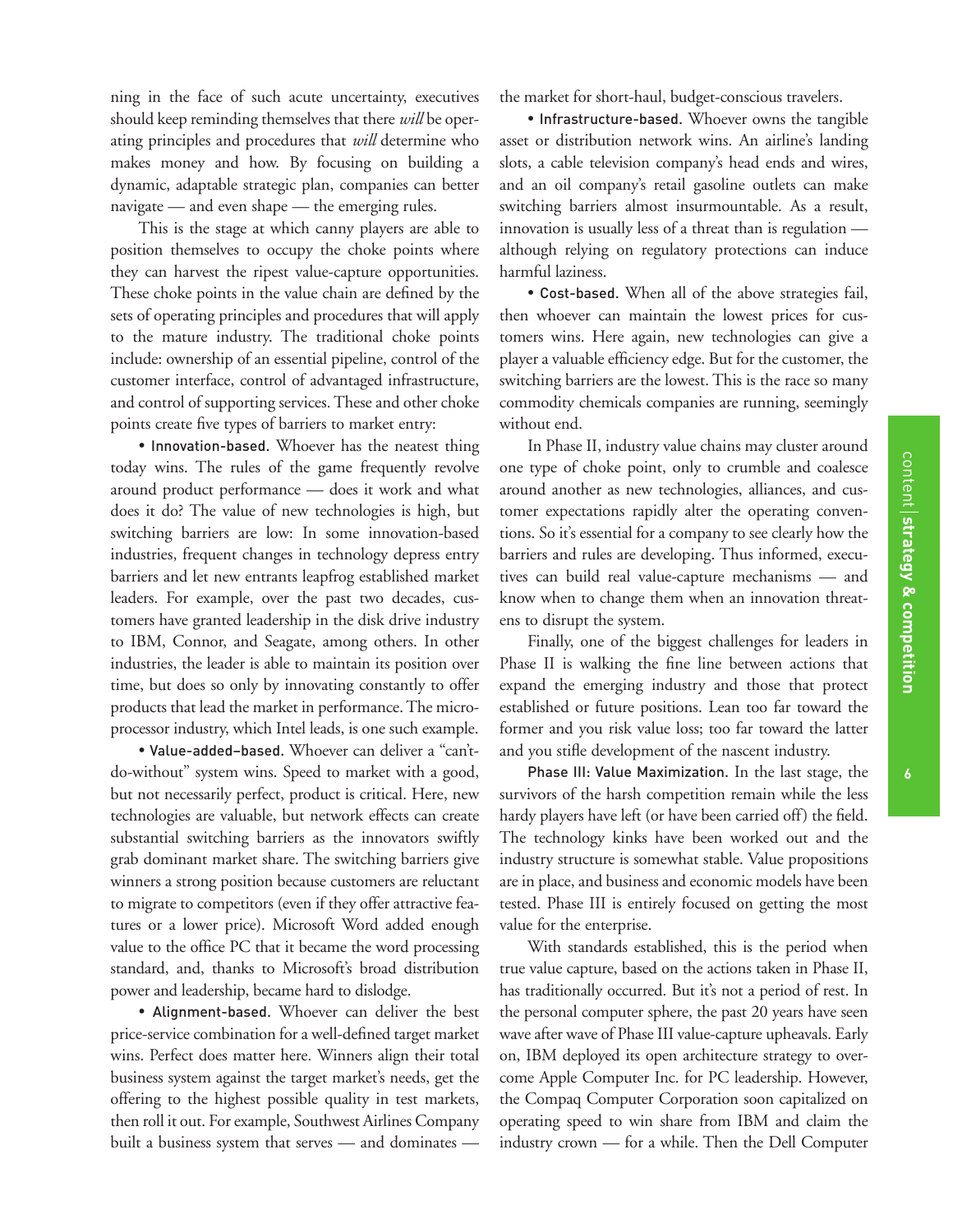Corporation upended the market with an innovative business system based on deep knowledge of each customer's needs and direct delivery of customized PCs.

Phase III never really ends. There is no Phase IV. Winners must continue innovating, responding to shifting customer needs, and, thus, growing their businesses — and occasionally recognizing when it's time to circle back to Phase II again!

#### **Value Constellations**

The drive to innovate is even more important in the New Economy, where the rapid sharing of information forces players to adapt constantly. In addition, ruptures in traditional boundaries in the value chains are requiring companies rethink how they go to market, what they need to own, and how they deal with suppliers and customers.

The speed of technological change has had great impact on the three-phase sequence from value creation to value capture. Innovations such as greater microprocessing power, Internet protocol networking, hyperstorage, and genomics are transforming value chains in almost every industry. The reason: Many of these value chains, and the very structure of industry in the old economy, were held together by information. Today, these technology innovations are rendering information abundant, ubiquitous, fast, and free.

The availability of information is perhaps the single most significant contributor to corporate change. As Nobel laureate economist Ronald Coase concluded almost 70 years ago, the boundaries of the firm are defined by its transaction costs. "A firm will tend to expand until the costs of organizing an extra transaction within the firm become equal to the costs of carrying out the same transaction on the open market," Mr. Coase, now a professor emeritus at the University of Chicago Law School, wrote. In the past, those costs were determined largely by information. Who could supply the needed goods? At what quality? For what price? Were better prices available? Better quality? Could delivery be guaranteed more quickly?

Hard to acquire and imperfect, information contributed to high transaction costs, which in turn led firms in many industries to vertically integrate. It cost GM far less to source its own parts internally than to search the globe for suppliers. By keeping information inside its boundaries, an integrated company could create value in one division (e.g., drug discovery) and capture it in another (e.g., drug sales and marketing).

Today, as the costs of sharing and using information fall, companies and their industries have an impetus to "de-integrate," according to the Coase theory. Think of GM's spin-off of its parts division, now the Delphi Automotive Systems Corporation. The trend is accelerating as the Internet and other services give companies access to even more information. The impact: The threshold of cost set by the availability of information can no longer define the firm's or the industry's boundaries.

The result is industry value chains that are undergoing almost continuous evolution. The morphing value chain — you might call its new form a value web, an extended enterprise, or (our favorite) a value constellation — challenges firms that thrived with an integrated approach. The best value-capture mechanisms may now lie outside the individual firm's boundaries. Yet the value created by a firm may be necessary to the viability of the entire constellation. The nature and definition of the firm are also undergoing profound changes, thanks to the ubiquity of information. The firm is shifting from a selfcontained value-creation and -capture apparatus into one part of an interdependent community whose members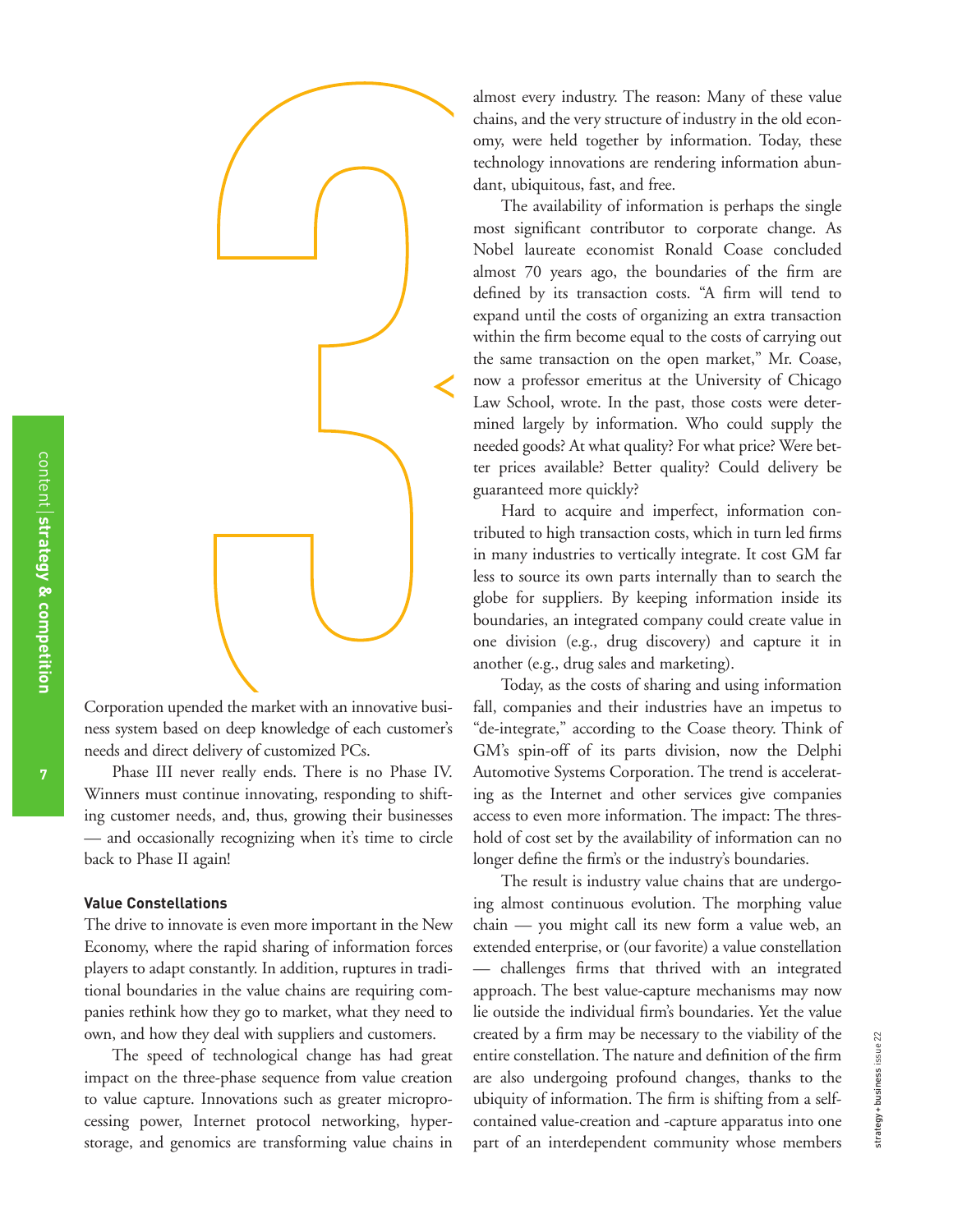continually negotiate responsibility for value creation and the right to value capture.

This shift breaks decisively with the old economy, in which information scarcity encouraged value capture through knowledge hoarding. Information asymmetries still exist, of course; a company can create a choke point with advantaged pricing and customer information, for example. But in an information-suffused environment, asymmetries alone are more fleeting, less reliable sources of value capture than they were previously. Winners will have to transform information into value-creating knowledge and aggressively use this knowledge to capture additional profit. Knowledge asymmetries may be the best choke point in the New Economy, and when used to create further new asymmetries, also the most enduring.

That means the game of value capture is no longer won by finding and protecting a defensible position: It's won by developing a business system that's quicker and better at using information, and adapting the system as the industry evolves. This change can be felt throughout the innovation–adoption cycle. Moreover, it implies that value capture can be planned and executed in all three stages, and not left for the last phase.

#### Consider these shifts:

*Phase I now revolves around business definition.* Companies have to figure out much earlier than in the past what end games they might pursue. What are their likely value propositions? What frameworks and scenarios will they use to envision the nascent industry's growth path? With early business-system thinking, a company can make smart choices about the technologies, product mixes, and markets to pursue.

New tools, such as real-options analysis and corporate venturing systems, help innovators inject businesssystem thinking into new ideas and decide how to take them forward. A well-stocked tool kit is vital because, even in Phase I, innovators should be thinking hard about how their industry will evolve. What might drive conflicting scenarios in Phase II and Phase III — where are the tar pits, where are the gold mines? Having defined the potential scenarios, innovators can plot their route through Phases II and III, watching for milestones and making course corrections. Having the right tools allows innovators to quickly understand and assimilate new information along the way.

*In Phase II, executives need the flexibility to discover many value-capture choke points — and the ability to coalesce an industry around these points as they shift.* Although information technology is creating new value-capture

opportunities (e.g., clearinghouses and exchanges, ownership of technology backbones), these choke points are no longer necessarily natural, or enduring. Even a winning bet on the best choke point can prove fleeting. Yahoo bet on control of the customer interface, and soared to a market cap that at one time exceeded that of GM and Ford combined. But as investors have realized that Yahoo's Web traffic did not translate into ad and transaction revenues, its share price has dropped by more than two-thirds. (Tacking in another direction, Yahoo could migrate its profit source from ad sales to other streams such as referrals to e-tailers and financial services providers.)

What Phase II really requires is a new focus on alliance development and management: playing the role of "constellation manager" can help a firm capture value even as its industry undergoes a roiling evolution. Moreover, Phase II requires the ability to move smoothly from one value-capture mechanism to the next, constantly adapting and evolving the business. The more the firm is able to move the ownership of non-fungible fixed assets out among its constellation, the easier it becomes for the firm to adapt and change quickly. Also, the better and more far-reaching the constellation, the greater the ability of the firm to quickly sense, identify, and respond to key changes in its environment.

Dell, to cite one prominent example, uses its sourcing systems and customer knowledge to manage networks of suppliers in order to fill customized orders. Dell's network-intensive and resource-efficient model is also helping it change its value-capture mechanisms. As the growth of profits from selling PCs slows, Dell is migrating to other sources of revenue and profit, such as consulting services. Dell's continued success will depend on how quickly it drives this transformation, and whether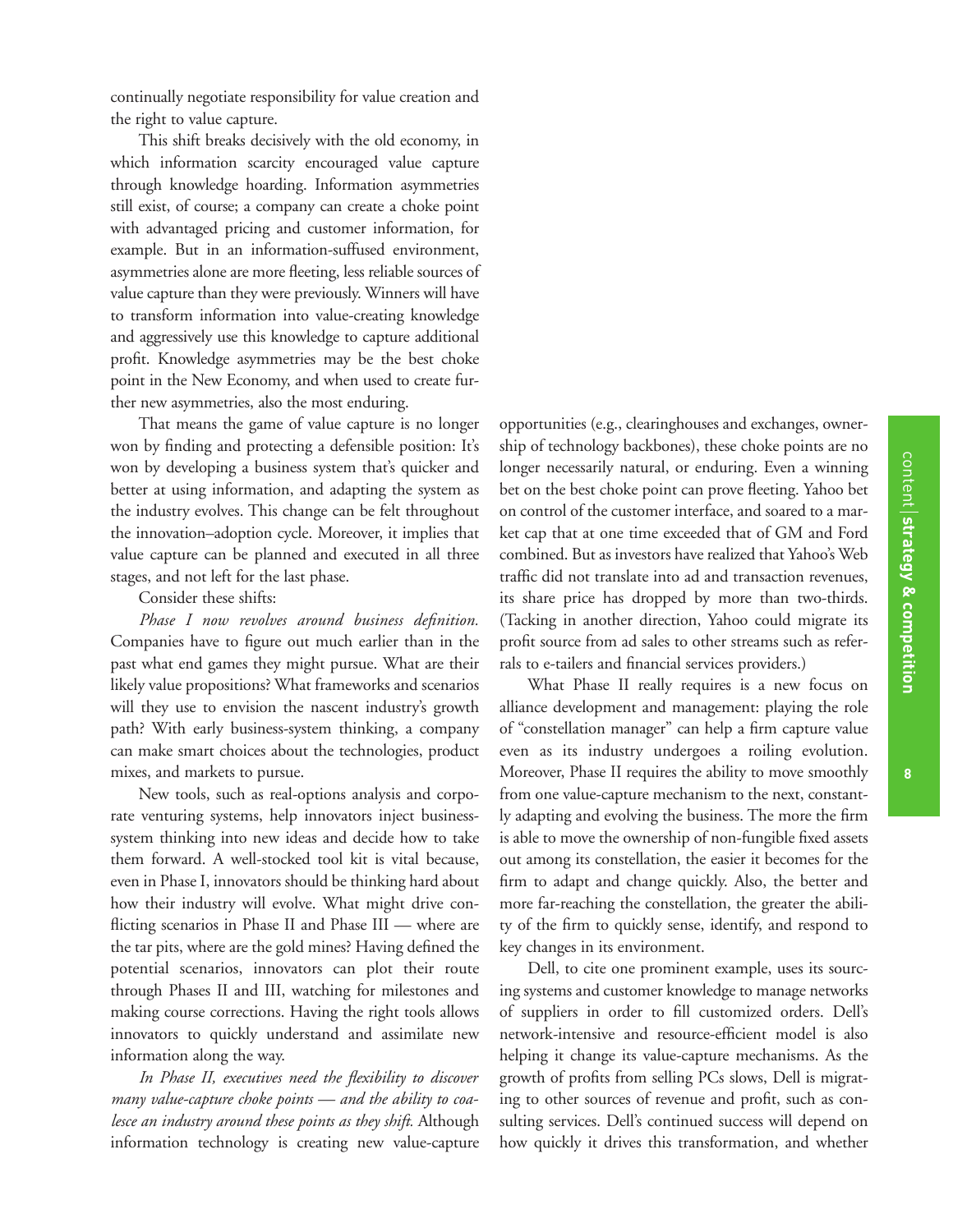### **Seven Guidelines for Phase II Value-Capture**

- **1** Is your industry subject to increasing returns? If so, what's the value-added component that will give your firm the lion's share of the profits? JVC won the VCR format wars by combining open standards, lower costs, and longer playing times (making movie-watching more convenient), while Sony bet on its higher-quality proprietary Betamax technology.
- **2** Conversely, does your industry lack real first-mover advantages, so that a new high-value innovation can usually displace the dominant incumbent? Apple thought it owned the PC market, and saw no reason to open its operating system to other "clone" manufacturers and developers. IBM defined an open architecture, thus creating cost efficiencies and rendering Apple's first-mover advantage almost worthless.
- **3** Does your industry have a large but underdeveloped market segment that can be served better by a new business system more closely aligned to its needs? If so, you may be able to perfect your innovation in an unnoticed trial market, then rapidly roll it out to achieve growth, the way Wal-Mart and the Home Depot did.
- **4** If your market is price sensitive, can you build a customer base loyal enough to follow you up the demand curve as you innovate? That's what GM did when it pitted the low-priced Chevrolet against Ford's Model T, then carried its audience up to Pontiac, Oldsmobile, Buick, and Cadillac. Toyota turned the strategy on GM a half-century later.
- **5** Conversely, is the right strategy to dominate a high-price niche market, reduce your costs over time, and move down the demand curve to capture larger but more price-sensitive markets? Ralph Lauren has employed this strategy.
- **6** Do mass customization and configuration management create value in your industry? Dell mass-customizes PCs by combining made-to-order PC sourcing with customerfriendly telephone and Internet ordering. The approach helped Dell outmaneuver Compaq, a company that couldn't customize its machines or modify its retail relationships.
- **7** Or, should you focus on the one "killer app"? The dormant handheld computer market exploded when Palm introduced the Pilot series with limited — but superbly executed functionality.

the change happens fast enough to offset the slower growth in earnings from PC sales.

Players in technology-intensive industries manage their constellations by gathering technologies around open platforms. Pharmaceutical companies, for example, have realized they cannot profit from new technologies without external alliances that give them access to those technologies — technology is changing too fast to develop most things in-house. New technologies such as "wet science" capabilities, computer tools, bioinformatics, assay chips, combinatorial chemistry libraries, and animal models are largely sourced from outside the pharmaceutical company. Eli Lilly and Company, for one, has allied with a significant number of technology partners to get the needed tools. If an innovation extends its current knowledge and capabilities, Lilly can then decide to develop a new business around it. In other words, the multiple alliances are an early-sensing network, helping Lilly decide which businesses to pursue and giving it an advantage during the Phase II stage of development.

Finally, companies that manage successfully through Phase II will earn the opportunity to play in Phase III of their industry. Moving to the next phase requires a new mind-set: new tools, a more rapid planning process, and the ability to keep the organization aligned with the strategic direction.

*Phase III is now about continuous business model innovation, centered on customer needs.* In an informationscarce economy, Phase III consisted largely of execution — keeping costs low and efficiencies high, exploiting pricing opportunities, and extending offerings to new market segments. But today, a company must continue innovating, grabbing any slight advantage created by temporary knowledge asymmetries. Much of the innovation will be in business systems, as companies use their knowledge of customer needs to develop portfolios of businesses, each with different risk-to-reward ratios.

Filling customer needs requires a company to bring its customers inside the firm, making their input part of the knowledge enriching a value chain. With the boundaries of the firm now porous, customers no longer sit outside — or at the end of — a value chain, passively waiting to receive goods and services. "The market," C.K. Prahalad and Venkatram Ramaswamy wrote last year in the *Harvard Business Review*, "has become a forum in which consumers play an active role in creating and competing for value." Customers are "a new source of competence for the corporation."